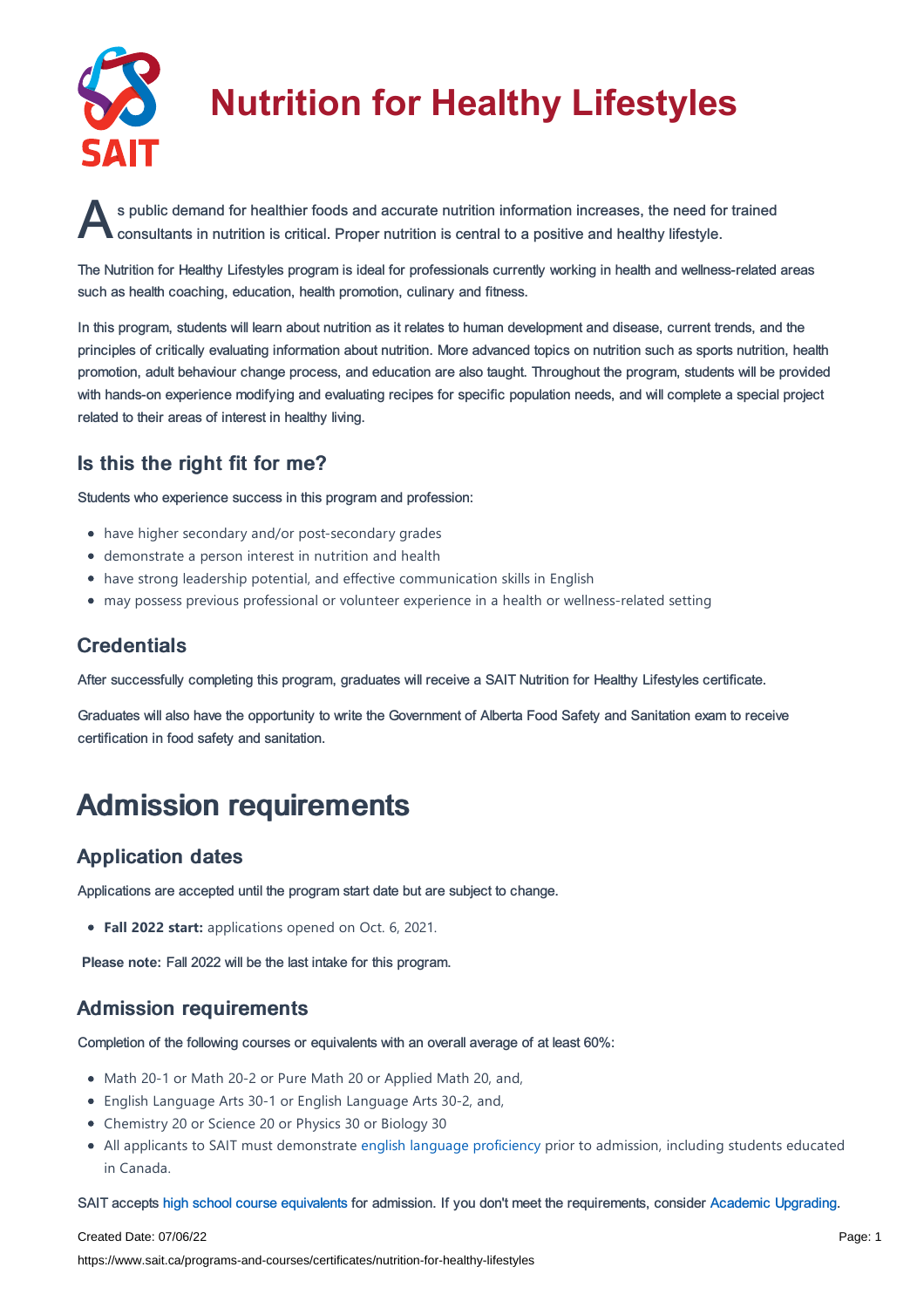SAIT evaluates international documents for admissions. After you've applied, consider our [international](https://www.sait.ca/admissions/after-you-apply/international-document-assessment) document assessment service if your education is from outside of Canada. SAIT may also accept courses completed at certain international postsecondary institutions. Find more information [here.](https://www.sait.ca/admissions/after-you-apply/international-institution-academic-partnerships)

### Direct entry: four-step process

**Step 1:** Read the program information to see the qualities needed for student success.

**Step 2:** Ensure that you meet all of the admission requirements listed above.

**Step 3:** [Apply](https://www.sait.ca/admissions/apply) to Nutrition for Healthy Lifestyles and submit your transcripts and/or [anticipated](https://www.sait.ca/admissions/after-you-apply/transcripts-and-supporting-documents) final grades.

Admission will be extended on a first-qualified, first-offered basis until the program is full.

**Step 4:** Find out how to monitor your application status after you [apply](https://www.sait.ca/admissions/after-you-apply/tracking-your-application).

#### Communication during admission

Email is the primary source of communication during the admission process. Ensure your personal email account is managed appropriately to receive our emails, files and communications.

We recommend you add [hps.info@sait.ca](https://sait.camailto:hps.info@sait.ca) domain to your safe senders' list or you risk missing critical email messages.

### Costs 2022/23

### Domestic tuition and fees

Cost per credit: \$335

| Year | <b>Number of semesters</b> | <b>Tuition fees</b> | <b>SAIT fees</b> | Saitsa fees* | <b>Total</b> |
|------|----------------------------|---------------------|------------------|--------------|--------------|
|      |                            | \$7,537.50          | \$916            | \$553        | \$9,006.50   |

### International tuition and fees

Cost per credit: \$767.51

| Year | Number of semesters | <b>Tuition fees</b> | <b>SAIT fees</b> | Saitsa fees* | Total       |
|------|---------------------|---------------------|------------------|--------------|-------------|
|      |                     | \$17,268.98         | \$916            | \$553        | \$18,737.98 |

\*Maximum fee. Actual fees may be less and are based on the number of credits a student takes per semester and whether they opt-out of health and dental benefits.

### SAIT fees

- Campus athletic and recreation fee: \$196
- Universal transit pass (Upass): \$320
- Student support fee: \$200
- Student technology fee: \$200

### Saitsa fees

### Student Association fee